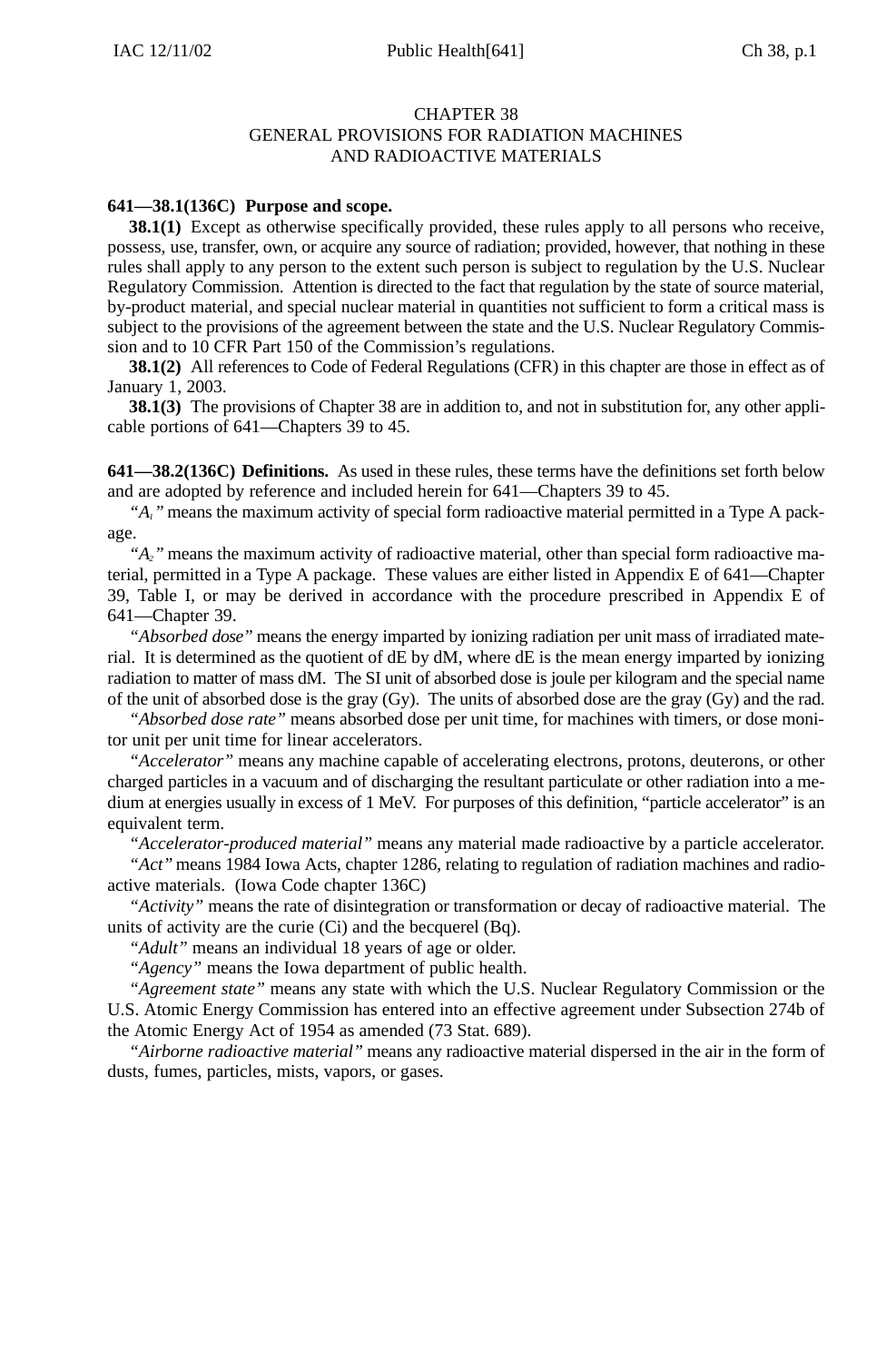*"Airborne radioactivity area"* means a room, enclosure, or area in which airborne radioactive material (composed wholly or partly of licensed material) exists in concentrations (1) in excess of the derived air concentrations (DACs) specified in Appendix A of 641—Chapter 40; or (2) to such a degree that an individual present in the area without respiratory protective equipment could exceed, during the hours an individual is present in a week, an intake of 0.6 percent of the annual limit on intake (ALI) or 12 DAC-hours.

*"Air kerma (K)"* means the kinetic energy released in air by ionizing radiation. Kerma is determined as the quotient of dE by dM, where dE is the sum of the initial kinetic energies of all the charged ionizing particles liberated by uncharged ionizing particles in air of mass dM. The SI unit of air kerma is joule per kilogram and the special name for the unit of kerma is the gray (Gy).

*"Air-purifying respirator"* means a respirator with an air-purifying filter, cartridge, or canister that removes specific air contaminants by passing ambient air through the air-purifying element.

*"Annually"* means at least once every 365 days.

*"As low as is reasonably achievable"* (ALARA) means making every reasonable effort to maintain exposures to radiation as far below the dose limits in these rules as is practical, consistent with the purpose for which the licensed or registered activity is undertaken, taking into account the state of technology, the economics of improvements in relation to state of technology, the economics of improvements in relation to benefits to the public health and safety, and other societal and socioeconomic considerations, and in relation to utilization of nuclear energy and licensed or registered sources of radiation in the public interest.

*"Assembler"* means any person engaged in the business of assembling, replacing, or installing one or more components into an X-ray system or subsystem. The term includes the owner of an X-ray system or the employee or agent who assembles components into an X-ray system that is subsequently used to provide professional or commercial services.

*"Assigned protection factor (APF)"* means the expected workplace level of respiratory protection that would be provided by a properly functioning respirator or a class of respirators to properly fitted and trained users. Operationally, the inhaled concentration can be estimated by dividing the ambient airborne concentration by the APF.

*"Atmosphere-supplying respirator"* means a respirator that supplies the respirator user with breathing air from a source independent of the ambient atmosphere, and includes supplied-air respirators (SARs) and self-contained breathing apparatus (SCBA) units.

*"Authorized medical physicist"* means an individual who meets the requirements of 641—subrule 41.2(74) and 641—subrule 41.2(77) and is identified as an authorized medical physicist or teletherapy physicist on a specific medical license issued by this agency, the NRC, or an agreement state, a medical use permit issued by the NRC master material licensee, a permit issued by an NRC or agreement state broad scope medical use licensee, a permit issued by an NRC or agreement state broad scope medical use licensee, or a permit issued by an NRC master material license broad scope medical use permittee.

*"Background radiation"* means radiation from cosmic sources; naturally occurring radioactive materials, including radon (except as a decay product of source or special nuclear material); and global fallout as it exists in the environment from the testing of nuclear explosive devices or from past nuclear accidents such as Chernobyl that contribute to background radiation and are not under the control of the licensee. "Background radiation" does not include sources of radiation from radioactive materials regulated by the agency.

*"Barrier"* (see "Protective barrier").

*"Beam axis"* means the axis of rotation of the beam-limiting device.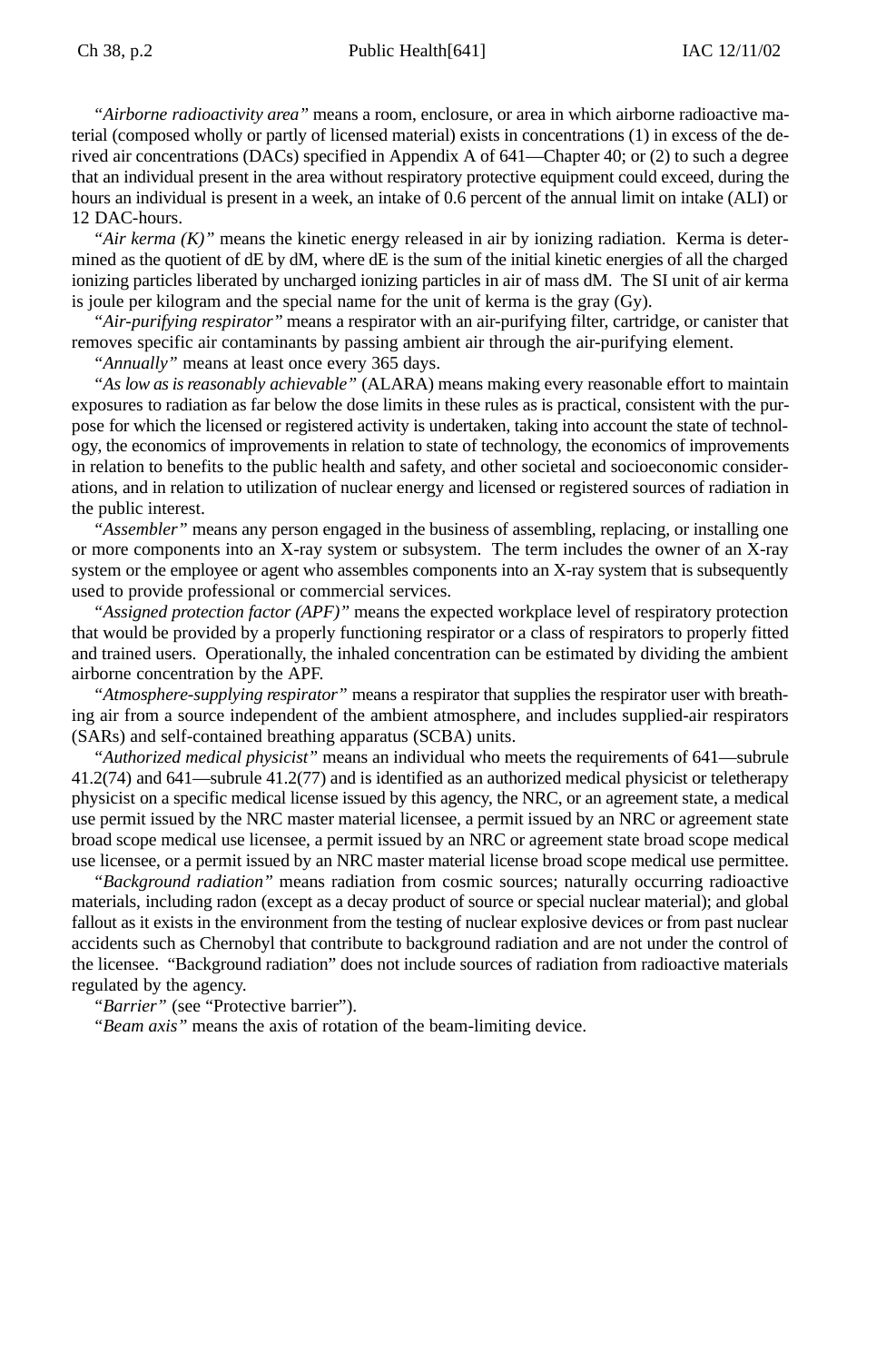*"Beam-limiting device"* means a field defining collimator, integral to the system, which provides a means to restrict the dimensions of the X-ray field or useful beam.

*"Beam monitoring system"* means a system designed and installed in the radiation head to detect and measure the radiation present in the useful beam.

*"Becquerel"* (Bq) means the SI unit of activity. One becquerel is equal to 1 disintegration or transformation per second (dps or tps).

*"Bioassay"* means the determination of kinds, quantities or concentrations and, in some cases, the locations of radioactive material in the human body, whether by direct measurement, in vivo counting, or by analysis and evaluation of materials excreted or removed from the human body. For purposes of these rules, "radiobioassay" is an equivalent term.

*"Bone densitometry unit"* means a medical device which uses electronically produced ionizing radiation to determine the density of bone structures of human patients.

*"Brachytherapy"* means a method of radiation therapy in which sealed sources are utilized to deliver a radiation dose at a distance of up to a few centimeters, by surface, intracavitary, or interstitial application.

*"By-product material"* means (1) any radioactive material, except special nuclear material, yielded in or made radioactive by exposure to the radiation incident to the process of producing or utilizing special nuclear material, and (2) the tailings or wastes produced by the extraction or concentration of uranium or thorium from any ore processed primarily for its source material content, including discrete surface wastes resulting from uranium or thorium solution extraction processes. Underground ore bodies depleted by these solution extraction operations do not constitute "by-product material" within this definition.

*"Cabinet radiography"* means industrial radiography conducted in an enclosure or cabinet shielded so that radiation levels at every location on the exterior meet the limitations specified in 641—40.26(136C).

*"Calendar quarter"* means not less than 12 consecutive weeks nor more than 14 consecutive weeks. The first calendar quarter of each year shall begin in January and subsequent calendar quarters shall be so arranged such that no day is included in more than one calendar quarter and no day in any one year is omitted from inclusion within a calendar quarter. No licensee or registrant shall change the method of determining calendar quarters for purposes of these rules except at the beginning of a year.

*"Calibration"* means the determination of (1) the response or reading of an instrument relative to a series of known radiation values over the range of the instrument, or (2) the strength of a source of radiation relative to a standard.

*"CFR"* means Code of Federal Regulations.

*"Changeable filters"* means any filter, exclusive of inherent filtration, which can be removed from the useful beam through any electronic, mechanical, or physical process.

*"Collective dose"* means the sum of the individual doses received in a given period of time by a specified population from exposure to a specified source of radiation.

"Committed dose equivalent" ( $H<sub>T,50</sub>$ ) means the dose equivalent to organs or tissues of reference (T) that will be received from an intake of radioactive material by an individual during the 50-year period following the intake.

"Committed effective dose equivalent" (H<sub>E,50</sub>) is the sum of the products of the weighting factors applicable to each of the body organs or tissues that are irradiated and the committed dose equivalent to each of these organs or tissues ( $H<sub>E,50</sub> = \sum w_{T} H<sub>T,50</sub>$ ).

*"Constraint"* or *"dose constraint"* means a value above which specified licensee actions are required.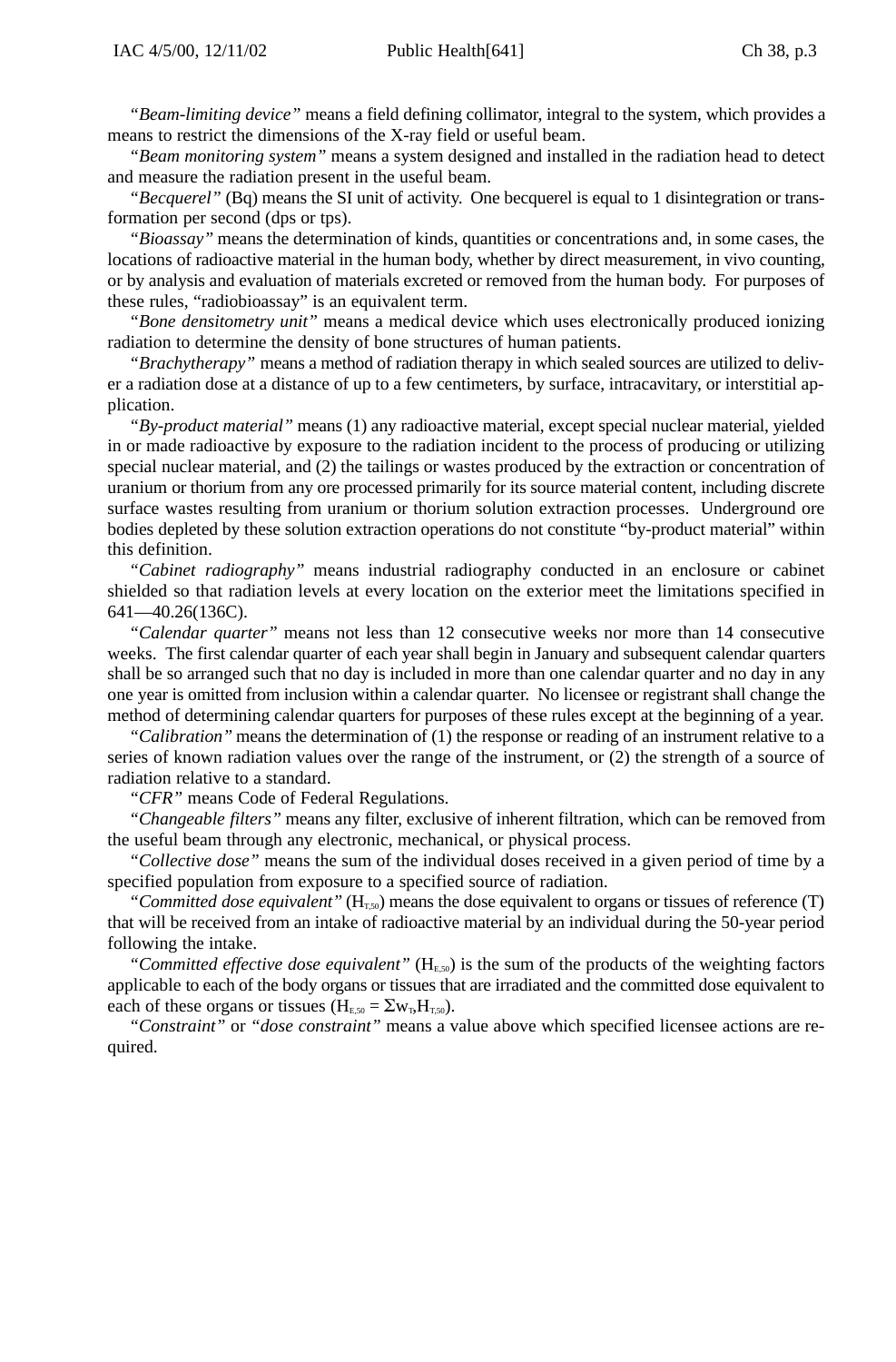*"Controlled area"* means an area, outside of a restricted area but inside the site boundary, access to which can be limited by the licensee or registrant for any reason.

*"Critical group"* means the group of individuals reasonably expected to receive the greatest exposure to residual radioactivity for any applicable set of circumstances.

*"Curie"* means a unit of quantity of radioactivity. One curie (Ci) is that quantity of radioactive material which decays at the rate of 3.7E+10 transformations per second (tps).

*"Decay-in-storage"* means the holding of radioactive material having half-lives of less than 65 days, except Cobalt-57, until it decays to background levels. Before disposal in ordinary trash, the material must have been held for a minimum of ten half-lives and its radioactivity is indistinguishable from background as indicated by a survey meter set on its most sensitive scale with no interposing shielding.

*"Decommission"* means to remove a facility or site safely from service and reduce residual radioactivity to a level that permits:

1. Release of the property for unrestricted use and termination of the license; or

2. Release of the property under restricted conditions and termination of the license.

*"Deep dose equivalent"* (H<sub>a</sub>), which applies to external whole body exposure, means the dose equivalent at a tissue depth of 1 centimeter (1000 mg/cm2).

*"Demand respirator"* means an atmosphere-supplying respirator that admits breathing air to the facepiece only when a negative pressure is created inside the facepiece by inhalation.

*"Depleted uranium"* means the source material uranium in which the isotope uranium-235 is less than 0.711 weight percent of the total uranium present. Depleted uranium does not include special nuclear material.

*"Detector"* (see "Radiation detector").

*"Diagnostic clinical procedures manual"* means a collection of written procedures that describes each method (and other instructions and precautions) by which the licensee performs diagnostic clinical procedures; where each diagnostic clinical procedure has been approved by the authorized user and includes the radiopharmaceutical, dosage, and route of administration.

*"Diagnostic X-ray imaging system"* means an assemblage of components for the generation, emission and reception of X-rays and the transformation, storage and visual display of the resultant X-ray image which are designed and used for irradiation of any part of the human body for the purpose of diagnosis or visualization.

*"Direct supervision"* means guidance and instruction by a qualified individual who is physically present and watching the performance of the radiological operation or procedure and in such proximity that contact can be maintained and immediate assistance can be given as required.

*"Disposable respirator"* means a respirator for which maintenance is not intended and that is designed to be discarded after excessive breathing resistance, sorbent exhaustion, physical damage, or end-of-service-life renders it unsuitable for use. Examples of this type of respirator are a disposable half-mask respirator or a disposable escape-only self-contained breathing apparatus (SCBA).

*"Distinguishable from background"* means that the detectable concentration of a radionuclide is statistically different from the background concentration of that radionuclide in the vicinity of the site or, in the case of structures, in similar materials using adequate measurement technology, survey, and statistical techniques.

*"Dose"* is a generic term that means absorbed dose, dose equivalent, effective dose equivalent, committed dose equivalent, committed effective dose equivalent, total organ dose equivalent, or total effective dose equivalent. For purposes of these rules, "radiation dose" is an equivalent term.

*"Dose equivalent*  $(H<sub>r</sub>)$ *"* means the product of the absorbed dose in tissue, quality factor, and all other necessary modifying factors at the location of interest. The units of dose equivalent are the sievert (Sv) and rem.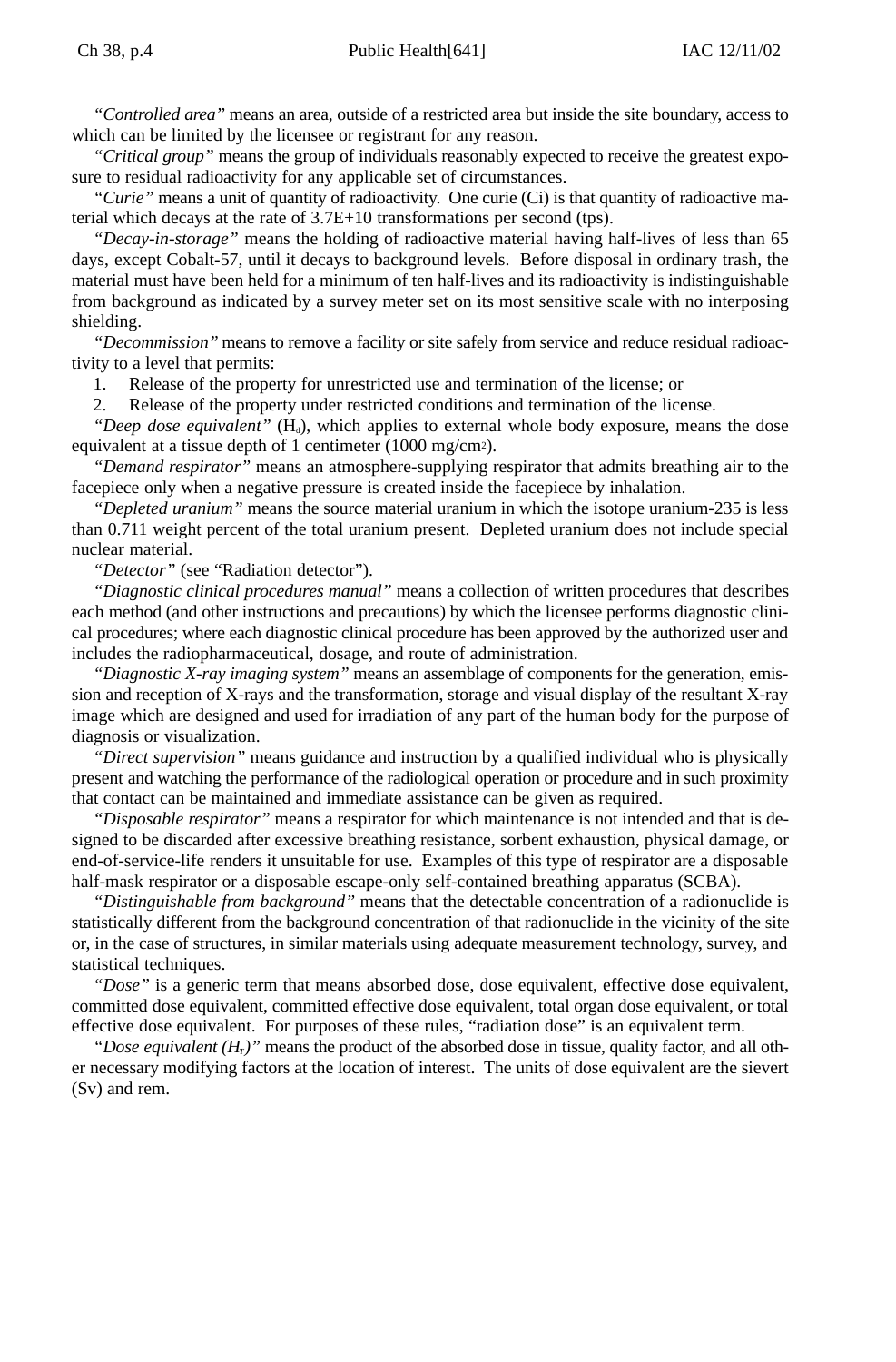*"Dose limits"* means the permissible upper bounds of radiation doses established in accordance with these rules. For purposes of these rules, "limits" is an equivalent term.

*"Effective dose equivalent*  $(H<sub>E</sub>)$ *"* means the sum of the products of the dose equivalent to each organ or tissue (H<sub>T</sub>) and the weighting factor ( $w_T$ ) applicable to each of the body organs or tissues that are irradiated  $(H<sub>E</sub> = \Sigma w<sub>T</sub>H<sub>T</sub>)$ .

*"Embryo/fetus"* means the developing human organism from conception until the time of birth.

*"Entrance or access point"* means any opening through which an individual or extremity of an individual could gain access to radiation areas or to licensed or registered radioactive materials. This includes entry or exit portals of sufficient size to permit human entry, irrespective of their intended use. *"Exposure"* means being exposed to ionizing radiation or to radioactive material.

*"Exposure"* means the quotient of dQ by dm where "dQ" is the absolute value of the total charge of the ions of one sign produced in air when all the electrons (negatrons and positrons) liberated by photons in a volume element of air having mass "dm" are completely stopped in air. (The special unit of exposure is the roentgen  $(R)$  (see 38.2(136C) for SI equivalent coulomb per kilogram). When not underlined as above or when indicated as 'exposure' or  $(X)$ , the term "exposure" has a more general meaning in these rules.

*"Exposure rate"* means the exposure per unit of time, such as roentgen per minute and milliroentgen per hour.

*"External dose"* means that portion of the dose equivalent received from any source of radiation outside the body.

*"Extremity"* means hand, elbow, arm below the elbow, foot, knee, and leg below the knee.

*"Facility"* means the location, building, vehicle, or complex under one administrative control, at which radioactive material is stored or used or at which one or more radiation machines are installed, located or used.

*"Filtering facepiece (dust mask)"* means a negative pressure particulate respirator with a filter as an integral part of the facepiece or with the entire facepiece composed of the filtering medium, which is not equipped with elastomeric sealing surfaces and adjustable straps.

*"Fit factor"* means a quantitative estimate of the fit of a particular respirator to a specific individual, and typically estimates the ratio of the concentration of a substance in ambient air to its concentration inside the respirator when worn.

*"Fit test"* means the use of a protocol to qualitatively or quantitatively evaluate the fit of a respirator on an individual.

*"Former U.S. Atomic Energy Commission (AEC) or U.S. Nuclear Regulatory Commission (NRC) licensed facilities"* means nuclear reactors, nuclear fuel reprocessing plants, uranium enrichment plants, or critical mass experimental facilities where AEC or NRC licenses have been terminated.

*"Generally applicable environmental radiation standards"* means standards issued by the U.S. Environmental Protection Agency (EPA) under the authority of the Atomic Energy Act of 1954, as amended, that impose limits on radiation exposures or levels, or concentrations or quantities of radioactive material, in the general environment outside the boundaries of locations under the control of persons possessing or using radioactive material.

*"Gray (Gy)"* means the SI unit of absorbed dose, kerma, and specific energy imparted equal to 1 joule per kilogram. (1 Gy=100 rad).

*"Half-value layer (HVL)"* means the thickness of a specified material which attenuates X-radiation or gamma radiation to an extent such that the air kerma rate, exposure rate or absorbed dose rate is reduced to one-half of the value measured without the material at the same point.

*"Hazardous waste"* means those wastes designated as hazardous by U.S. Environmental Protection Agency regulations in 40 CFR Part 261.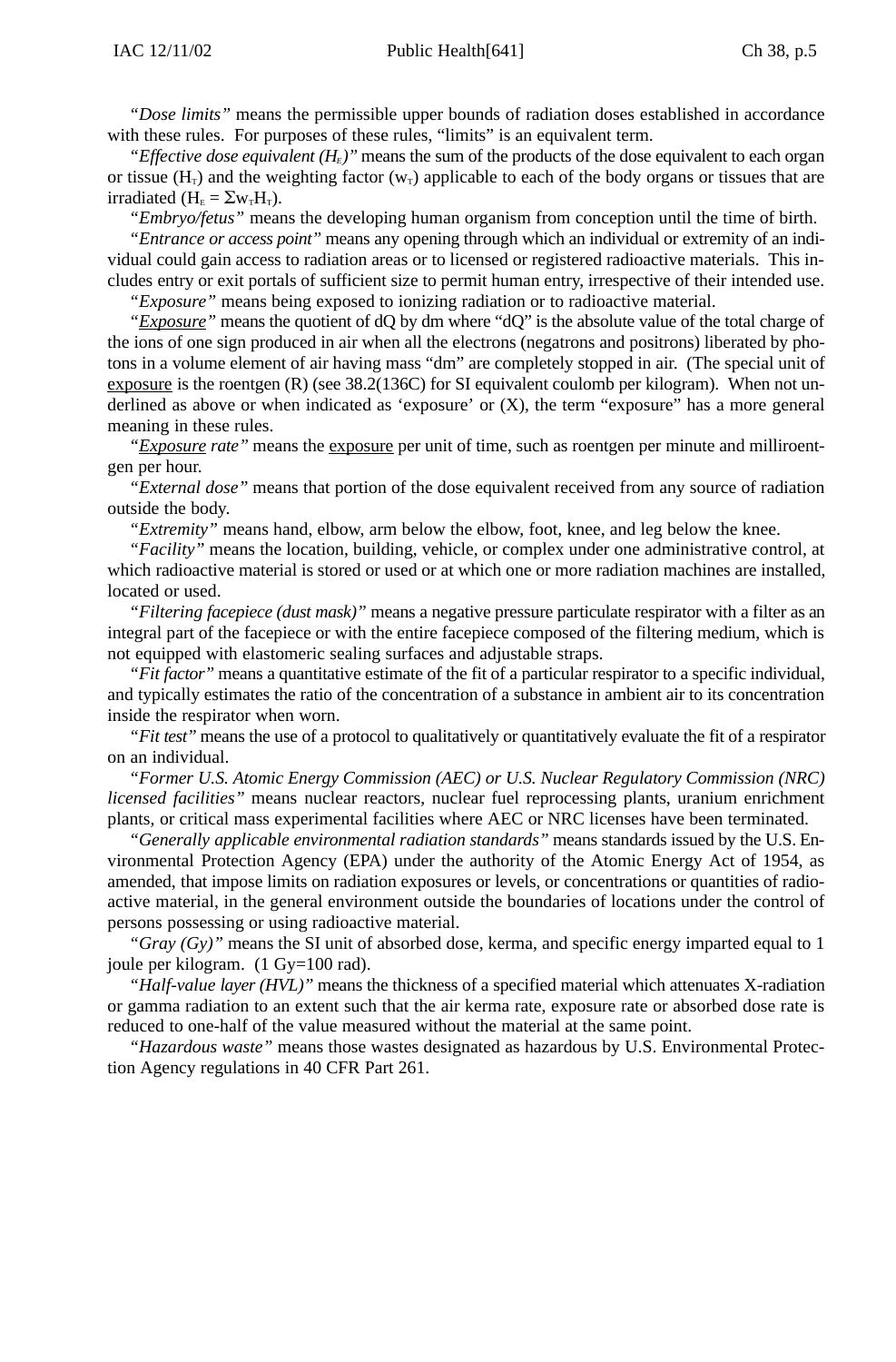### Ch 38, p.6 **Public Health**[641] **IAC 12/11/02**

*"Healing arts"* means the occupational fields of diagnosing or treating disease, providing health care and improving health by the practice of medicine, osteopathy, chiropractic, podiatry, dentistry, nursing, veterinary medicine, and supporting professions, such as physician assistants, nurse practitioners, radiologic technologists, and dental hygienists.

*"Healing arts screening"* means the testing of human beings using radiation for the detection or evaluation of health indications when such tests are not specifically and individually ordered by an individual authorized under 641—subparagraph 41.1(3)*"a"*(7) or listed as an authorized user on an Iowa, U.S. Nuclear Regulatory Commission, or agreement state radioactive materials license.

*"Helmet"* means a rigid respiratory inlet covering that also provides head protection against impact and penetration.

*"High-level radioactive waste"* or *"HLW"* means (1) irradiated reactor fuel; (2) liquid wastes resulting from the operation of the first cycle solvent extraction system, or equivalent, and the concentrated wastes from subsequent extraction cycles, or equivalent, in a facility for reprocessing irradiated reactor fuel; and (3) solids into which such liquid wastes have been converted.

*"High radiation area"* means an area, accessible to individuals, in which radiation levels from radiation sources external to the body could result in an individual's receiving a dose equivalent in excess of 1 mSv (0.1 rem) in 1 hour at 30 centimeters from any source of radiation or 30 centimeters from any surface that the radiation penetrates.

*"Hood"* means a respiratory inlet covering that completely covers the head and neck and may also cover portions of the shoulders and torso.

*"Human use"* means the internal or external administration of radiation or radioactive material to human beings.

*"Individual"* means any human being.

*"Individual monitoring"* means the assessment of:

1. Dose equivalent by the use of individual monitoring devices or by the use of survey data; or 2. Committed effective dose equivalent by bioassay or by determination of the time-weighted air

concentrations to which an individual has been exposed, that is, DAC-hours. See the definition of DAC-hours in 641—Chapter 40.

*"Individual monitoring devices"* means devices designed to be worn by a single individual for the assessment of dose equivalent. For purposes of these rules, "personnel dosimeter" and "dosimeter" are equivalent terms. Examples of individual monitoring devices are film badges, thermoluminescent dosimeters (TLDs), pocket ionization chambers, optically stimulated luminescent (OSL) devices, and personal air sampling devices.

*"Industrial radiography"* means a nondestructive testing method using ionizing radiation, such as gamma rays or X-rays, to make radiographic images.

*"Inspection"* means an official examination or observation including, but not limited to, tests, surveys, and monitoring to determine compliance with rules, regulations, orders, requirements, and conditions of the agency.

*"Instrument traceability"* means, for ionizing radiation measurements, the ability to show that an instrument has been calibrated at specified time intervals using a national standard or a transfer standard. If a transfer standard is used, the calibration must be from a laboratory accredited by a program which required continuing participation in measurement quality assurance with the National Institute of Standards and Technology or other equivalent national or international program.

*"Interlock"* means a device preventing the start or continued operation of equipment unless certain predetermined conditions prevail.

*"Internal dose"* means that portion of the dose equivalent received from radioactive material taken into the body.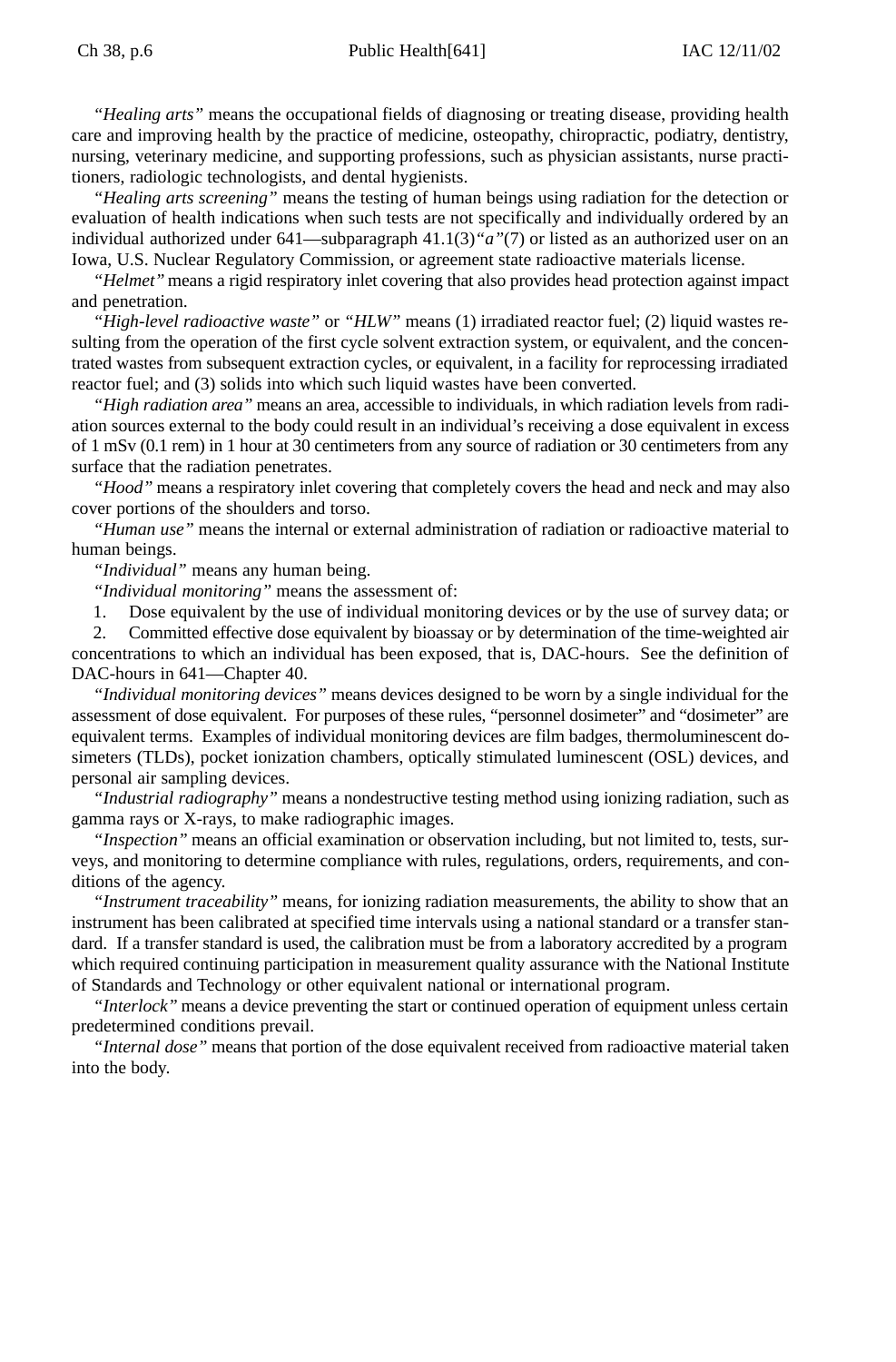*"Ionizing radiation."* See "Radiation."

*"Irradiation"* means the exposure of a living being or matter to ionizing radiation.

*"Kilovolt (kV)(kilo electron volt (keV))"* means the energy equal to that acquired by a particle with one electron charge in passing through a potential difference of 1000 volts in a vacuum.

*"Lead equivalent"* means the thickness of lead affording the same attenuation, under specified conditions, as the material in question.

*"Leakage radiation"* means radiation emanating from the diagnostic or therapeutic source assembly except for:

1. The useful beam, and

2. Radiation produced when the exposure switch or timer is not activated.

*"Lens dose equivalent (LDE)"* applies to the external exposure of the lens of the eye and is taken as the dose equivalent at a tissue depth of 0.3 centimeter (300 mg/cm2).

*"License"* means a license issued by the agency in accordance with the rules adopted by the agency. *"Licensed (or registered) material"* means radioactive material received, possessed, used, trans-

ferred or disposed of under a general or specific license (or registration) issued by the agency.

*"Licensed practitioner"* means a person licensed or otherwise authorized by law to practice medicine, osteopathy, chiropractic, podiatry, dentistry, or certification as a physician assistant as defined in Iowa Code section 148C.1, subsection 6, and is authorized to prescribe X-ray tests for the purpose of diagnosis or treatment.

*"Licensee"* means any person who is licensed by the agency in accordance with these rules and the Act.

*"Licensing state"* means any state with regulations equivalent to the suggested state regulations for control of radiation relating to, and an effective program for, the regulatory control of NARM and which has been granted final designation by the Conference of Radiation Control Program Directors, Inc.

*"Light field"* means that area of the intersection of the light beam from the beam-limiting device and one of the set of planes parallel to and including the plane of the image receptor, whose perimeter is the locus of points at which the illumination is one-fourth of the maximum in the intersection.

*"Limits."* See "Dose limits."

*"Loose-fitting facepiece"* means a respiratory inlet covering that is designed to form a partial seal with the face.

*"Lost or missing licensed (or registered) source of radiation"* means licensed (or registered) source of radiation whose location is unknown. This definition includes licensed (or registered) material that has been shipped but has not reached its planned destination and whose location cannot be readily traced in the transportation system.

*"mA"* means milliampere.

*"Major processor"* means a user processing, handling, or manufacturing radioactive material exceeding Type A quantities as unsealed sources or material, or exceeding four times Type B quantities as sealed sources, but does not include nuclear medicine programs, universities, industrial radiographers, or small industrial programs. Type A and B quantities are defined in this rule.

*"Mammography"* means the radiography of the breast except as defined in 641—subrule 41.6(1). *"Mammography unit"* means an assemblage of components for the production of X-rays for use during mammography, including, at a minimum: an X-ray generator, an X-ray control, a tube housing

assembly, a beam-limiting device, and the supporting structures for these components. *"Medical use"* means the intentional internal or external administration of radioactive material or the

radiation therefrom to patients or human research subjects under the supervision of an authorized user. *"Member of the public"* means any individual except when that individual is receiving an occupa-

tional dose.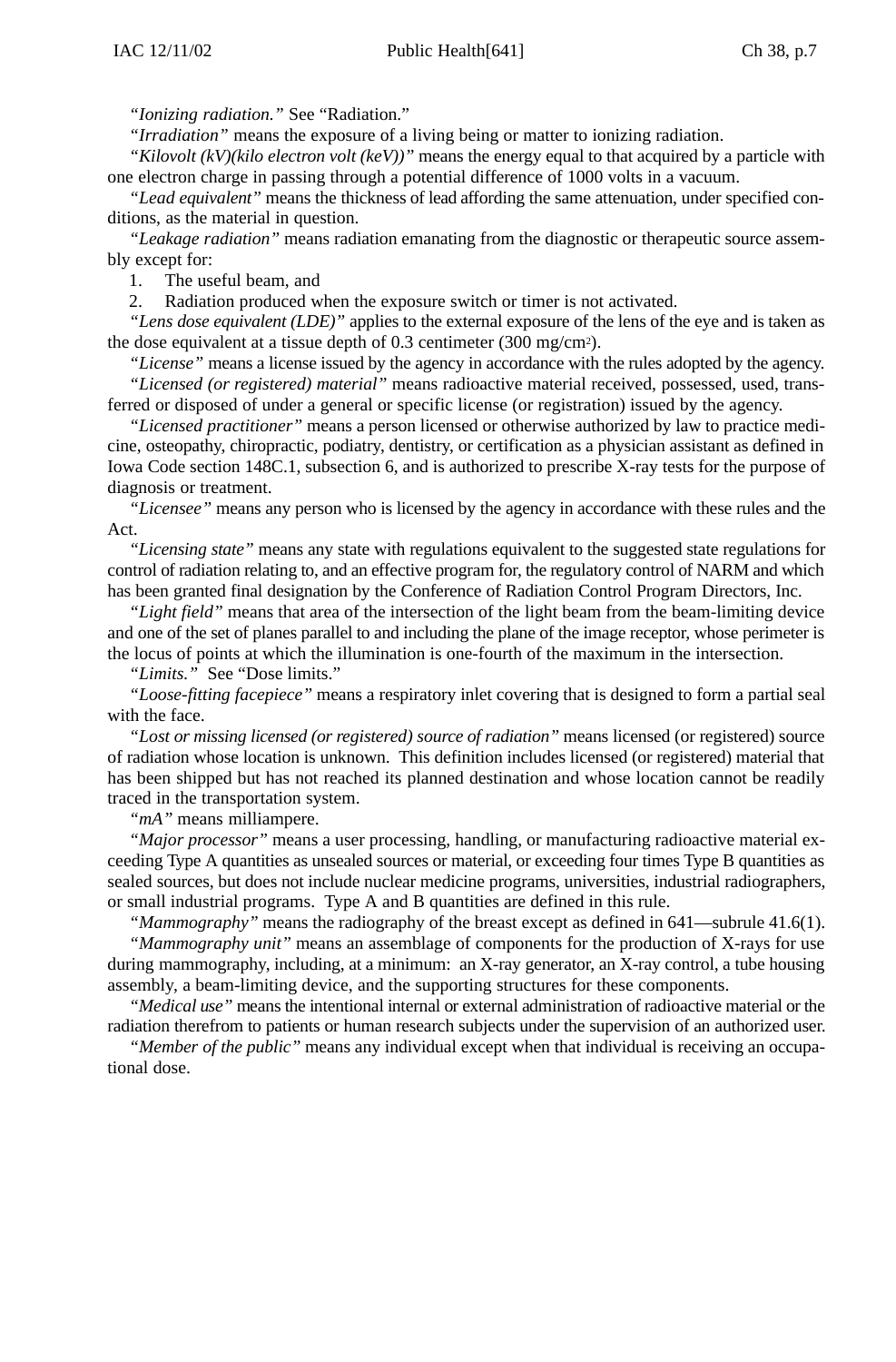*"Minor"* means an individual less than 18 years of age.

*"Misadministration"* means the administration of:

1. Radiation doses received from linear accelerator therapy, deep X-ray machine therapy or superficial therapy; involving the wrong patient or human research subject, wrong mode of treatment or wrong treatment site;

When the treatment consists of three or fewer fractions and the calculated total administered dose differs from the total prescribed dose by more than 10 percent of the total prescribed dose;

When the calculated weekly administered dose is 30 percent greater than the weekly prescribed dose; or

When the calculated total administered dose differs from the total prescribed dose by more than 20 percent of the total prescribed dose.

2. A diagnostic radiopharmaceutical dosage, other than quantities greater than 30 microcuries of either sodium iodide I-125 or I-131, both:

Involving the wrong patient or human research subject, wrong radiopharmaceutical, wrong route of administration; or when the administered dosage differs from the prescribed dosage; and

When the dose to the patient or human research subject exceeds 5 rem effective dose equivalent or 50 rem dose equivalent to any individual organ.

*"Monitoring (radiation monitoring, radiation protection monitoring)"* means the measurement of radiation levels, radioactive material concentrations, surface area concentrations or quantities of radioactive material and the use of the results of these measurements to evaluate potential exposures and doses.

*"NARM"* means any naturally occurring or accelerator-produced radioactive material. It does not include by-product, source, or special nuclear material.

*"Natural radioactivity"* means radioactivity of naturally occurring nuclides. For the purpose of meeting the definition of a licensing state by the Conference of Radiation Control Program Directors, Inc., (CRCPD), NARM refers only to discrete sources of NARM. Diffuse sources of NARM are excluded from consideration by the CRCPD for licensing state designation purposes.

*"Negative pressure respirator (tight fitting)"* means a respirator in which the air pressure inside the facepiece is negative during inhalation with respect to the ambient air pressure outside the respirator.

*"Nuclear Regulatory Commission (NRC)"* means the U.S. Nuclear Regulatory Commission or its duly authorized representatives.

*"Occupational dose"* means the dose received by an individual in the course of employment in which the individual's assigned duties involve exposure to radiation from licensed or unlicensed and registered or unregistered sources of radiation, whether in the possession of the licensee, registrant, or other person. Occupational dose does not include dose received from background radiation, from any medical administration the individual has received, from exposure to individuals administered sources of radiation and released in accordance with 41.2(27), from voluntary participation in medical research programs, or as a member of the public.

*"Package"* means the packaging together with its radioactive contents as presented for transport. *"Particle accelerator."* See "Accelerator."

*"Patient"* means an individual or animal subjected to healing arts examination, diagnosis or treatment.

*"Peak tube potential"* means the maximum value of the potential difference across the X-ray tube during an exposure.

*"Person"* means any individual, corporation, partnership, firm, association, trust, estate, public or private institution, group, agency, political subdivision of this state, any other state or political subdivision or agency thereof, and any legal successor, representative, agent, or agency of the foregoing, but shall not include federal government agencies.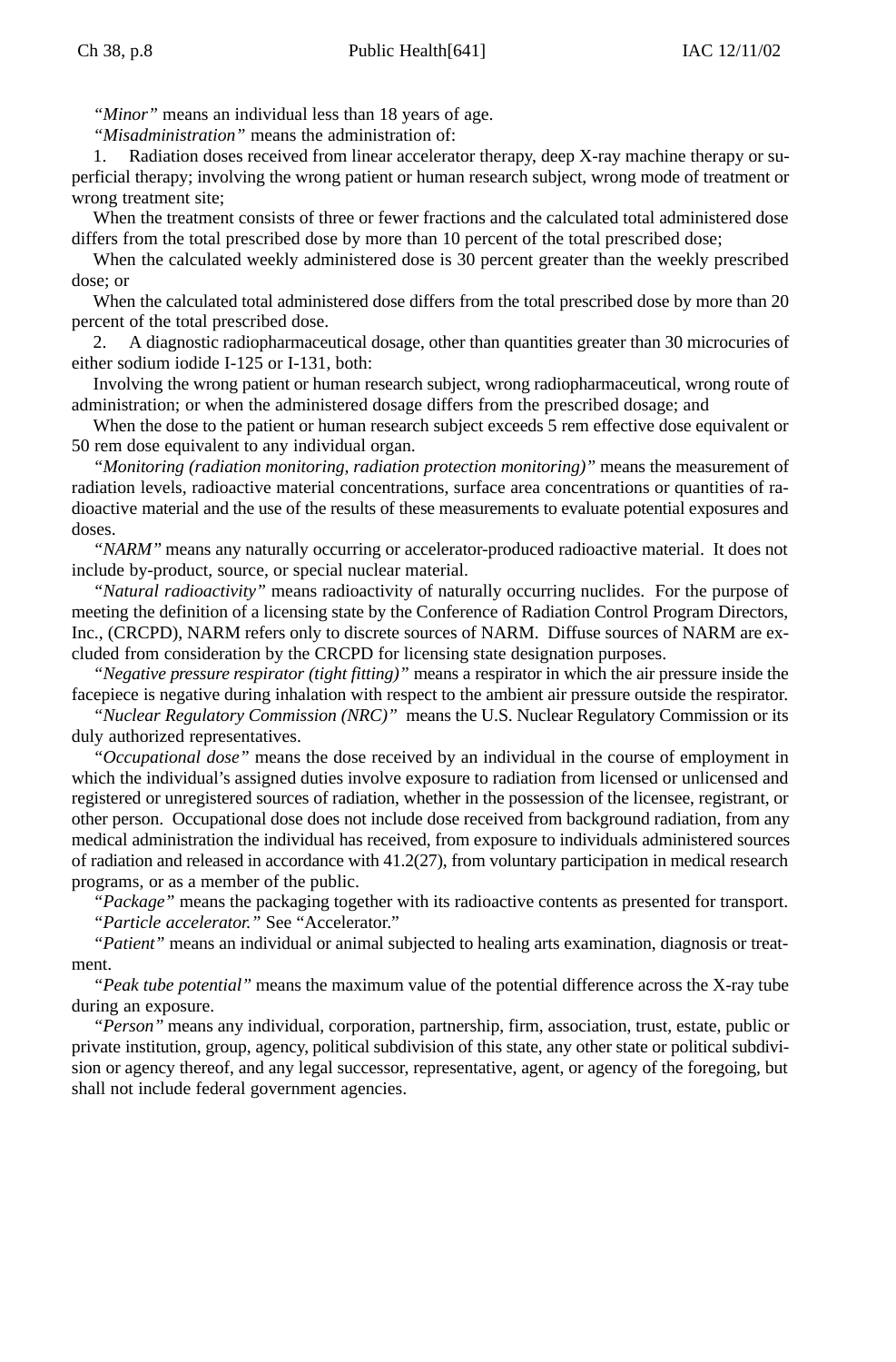*"Personnel monitoring equipment."* See "Individual monitoring devices."

*"Phantom"* means a volume of material behaving in a manner similar to tissue with respect to the attenuation and scattering of radiation. This requires that both the atomic number (Z) and the density of the material be similar to that of tissue.

*"Pharmacist"* means an individual licensed by this state to compound and dispense drugs, prescriptions, and poisons.

*"Physician"* means a person who is currently licensed in Iowa to practice medicine and surgery, osteopathic medicine and surgery, or osteopathy.

*"Positive pressure respirator"* means a respirator in which the pressure inside the respiratory inlet covering exceeds the ambient air pressure outside the respirator.

*"Powered air-purifying respirator (PAPR)"* means an air-purifying respirator that uses a blower to force the ambient air through air-purifying elements to the inlet covering.

*"Prescribed dosage"* means the specified activity or range of activity of unsealed radioactive material as documented:

1. In a written directive; or

2. Either in the diagnostic clinical procedures manual or in any appropriate record in accordance with the directions of the authorized user for diagnostic procedures.

*"Prescribed dose"* means:

1. For gamma stereotactic radiosurgery, the total dose as documented in the written directive;

2. For teletherapy, particle accelerators and X-ray systems, the total dose and dose per fraction as documented in the written directive;

3. For manual brachytherapy, either the total source strength and exposure time or the total doses, as documented in the written directive; or

4. For remote brachytherapy afterloaders, the total dose and dose per fraction as documented in the written directive.

*"Pressure demand respirator"* means a positive pressure atmosphere-supplying respirator that admits breathing air to the facepiece when the positive pressure is reduced inside the facepiece by inhalation.

*"Primary dose monitoring system"* means a system which will monitor the useful beam during irradiation and which will terminate irradiation when a preselected number of dose monitor units have been acquired.

*"Primary protective barrier"* (see "Protective barrier").

*"Principal activities,"* as used in this part, means activities authorized by the license which are essential to achieving the purpose(s) for which the license was issued or amended. Storage during which no licensed material is accessed for use or disposal and activities incidental to decontamination or decommissioning are not principal activities.

*"Protective barrier"* means a barrier used to reduce radiation exposure. The types of protective barriers are as follows:

1. *"Primary protective barrier"* means the material, excluding filters, placed in the useful beam, for protection purposes, to reduce the radiation exposure.

2. *"Secondary protective barrier"* means a barrier sufficient to attenuate the stray radiation to the required degree.

*"Public dose"* means the dose received by a member of the public from exposure to radiation or to radioactive material released by a licensee, registrant, or other person, or to any other source of radiation under the control of a licensee, registrant, or other person. It does not include occupational dose or doses received from background radiation, from any medical administration the individual has received, from exposure to individuals administered sources of radiation and released in accordance with 41.2(27) or from voluntary participation in medical research programs.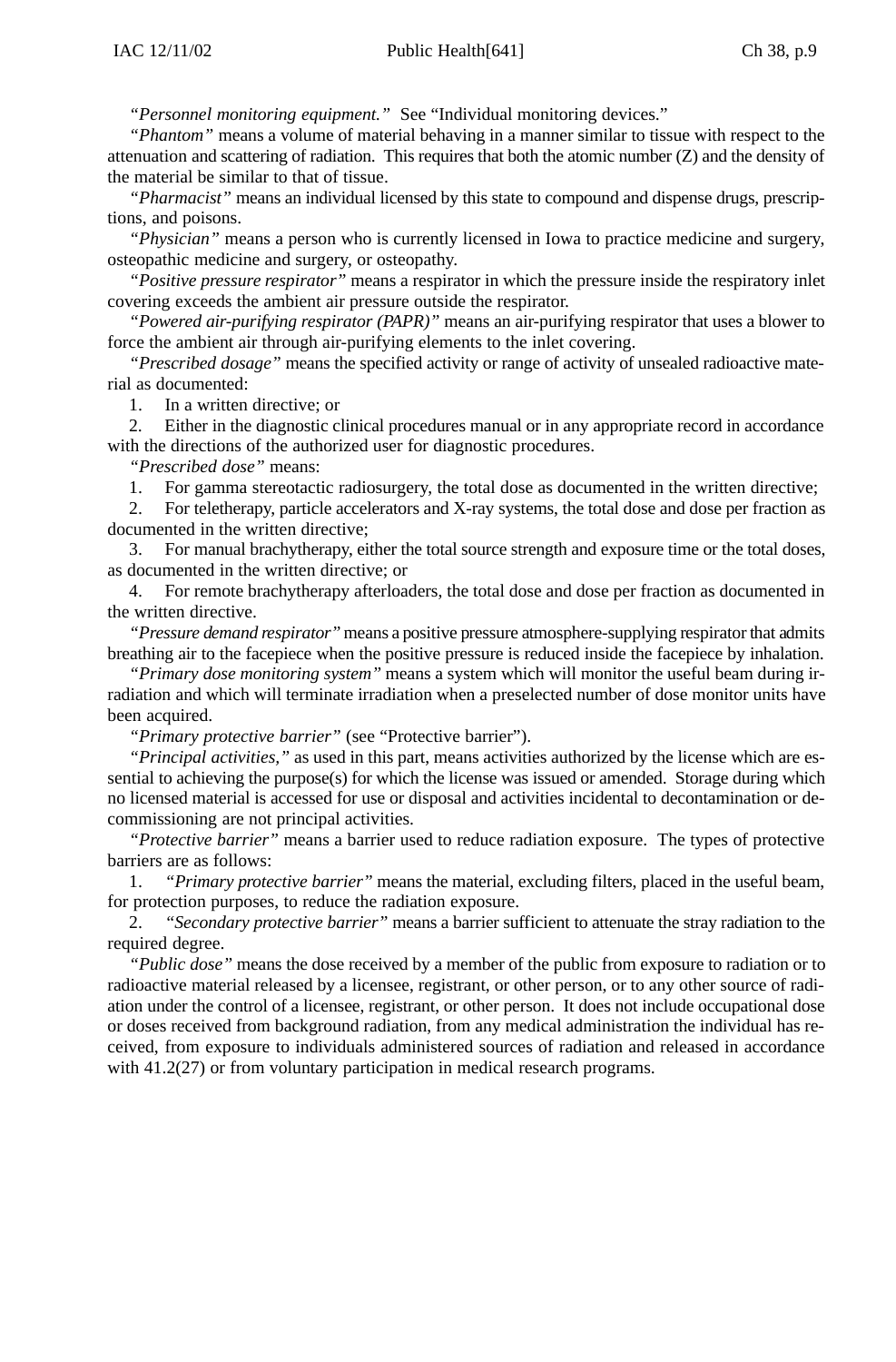*"Pyrophoric material"* means any liquid that ignites spontaneously in dry or moist air at or below 130° F (54.4° C) or solid, other than one classed as an explosive, which under normal conditions is liable to cause fires through friction, retained heat from manufacturing or processing, or which can be ignited readily and, when ignited, burns so vigorously and persistently as to create a serious transportation, handling, or disposal hazard. Included are spontaneously combustible and water-reactive materials.

*"Qualified expert"* means an individual having the knowledge and training to measure ionizing radiation, to evaluate safety techniques, and to advise regarding radiation protection needs. For example, individuals certified in the appropriate field by the American Board of Radiology, the American Board of Medical Physics, or the American Board of Health Physics, or those having equivalent qualifications. With reference to the calibration of radiation therapy equipment, an individual having, in addition to the above qualifications, training and experience in the clinical applications of radiation physics to radiation therapy, for example, individuals certified in Therapeutic Radiological Physics or X-Ray and Radium Physics by the American Board of Radiology, or those having equivalent qualifications.

*"Qualitative fit test (QLFT)"* means a pass-fail fit test to assess the adequacy of respirator fit that relies on the individual's response to the test agent.

*"Quality factor"* (Q) means the modifying factor, listed in Tables I and II of 38.4(4), that is used to derive dose equivalent from absorbed dose.

*"Quantitative fit test (QNFT)"* means an assessment of the adequacy of respirator fit by numerically measuring the amount of leakage into the respirator.

*"Rad"* means the special unit of absorbed dose. One rad is equal to an absorbed dose of 100 erg per gram or 0.01 joule per kilogram (0.01 gray).

*"Radiation"* means alpha particles, beta particles, gamma rays, X-rays, neutrons, high-speed electrons, high-speed protons, and other particles capable of producing ions. For purposes of these rules, ionizing radiation is an equivalent term. Radiation, as used in these rules, does not include nonionizing radiation, such as radiowaves, visible, infrared, or ultraviolet light.

*"Radiation area"* means any area, accessible to individuals, in which radiation levels could result in an individual receiving a dose equivalent in excess of 0.05 mSv (0.005 rem) in 1 hour at 30 centimeters from the source of radiation or from any surface that the radiation penetrates.

*"Radiation detector"* means a device which, in the presence of radiation, provides a signal or other indication suitable for use in measuring one or more quantities of incident radiation.

*"Radiation dose."* See "Dose."

*"Radiation machine"* means any device capable of producing radiation except those devices with radioactive material as the only source of radiation.

*"Radiation safety officer"* means an individual who has the knowledge and responsibility to apply appropriate radiation protection regulations and has been assigned such responsibility by the licensee or registrant.

*"Radioactive material"* means any solid, liquid, or gas which emits radiation spontaneously.

*"Radioactivity"* means the transformation of unstable atomic nuclei by the emission of radiation. *"Radiobioassay."* See "Bioassay."

*"Radiographic imaging system"* means any system whereby a permanent or semipermanent image is recorded on an image receptor by the action of ionizing radiation.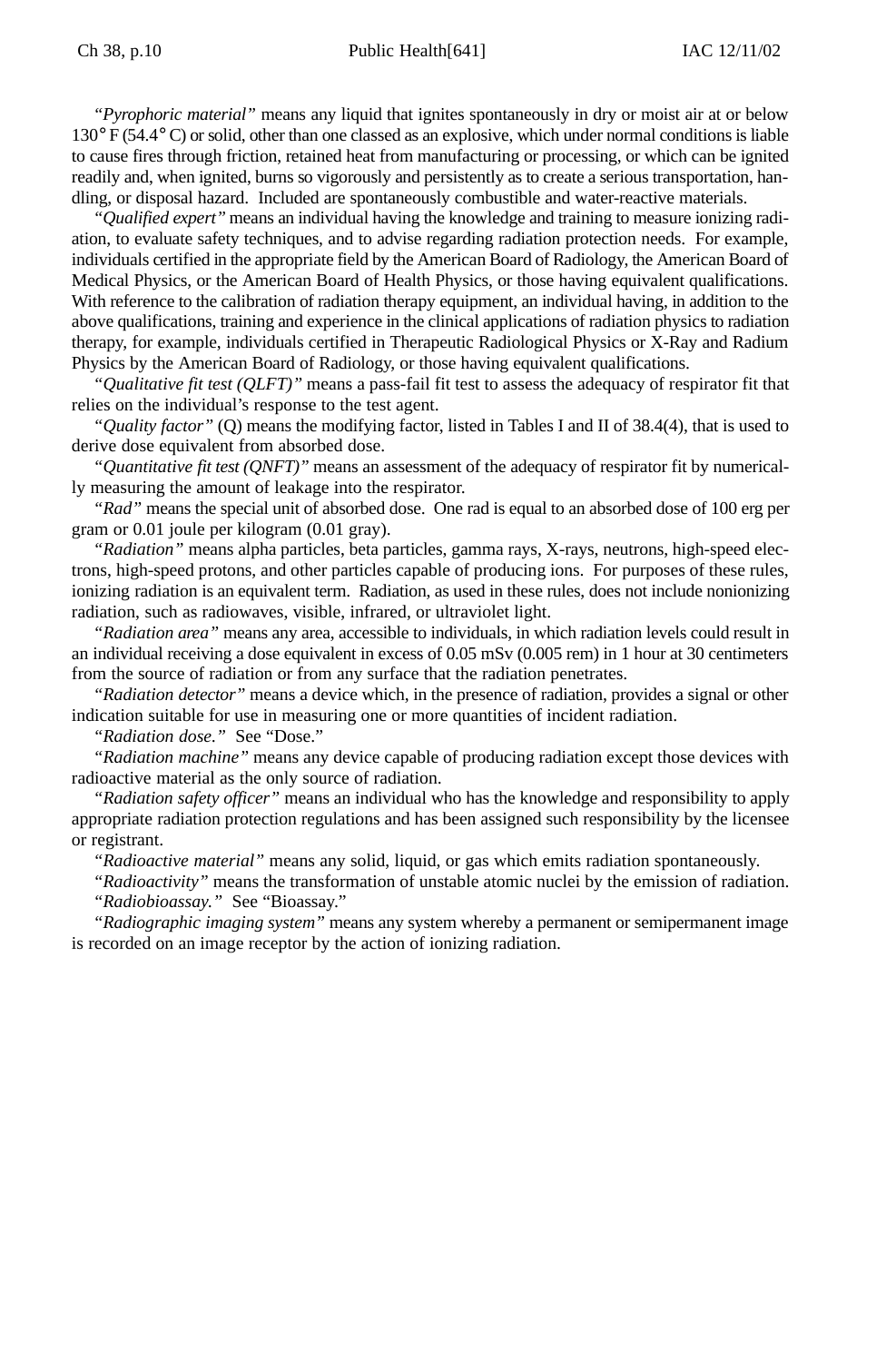*"Recordable event"* means the administration of:

1. A radiopharmaceutical or radiation without a written directive where a written directive is required;

2. A radiopharmaceutical or radiation dose where a written directive is required without daily recording of each administered radiopharmaceutical dosage or radiation dose in the appropriate record;

3. A radiopharmaceutical dosage greater than 30 microcuries of either sodium iodide I-125 or I-131 when both:

*a.* The administered dosage differs from the prescribed dosage by more than 10 percent of the prescribed dosage, and

*b.* The difference between the administered dosage and prescribed dosage exceeds 15 microcuries;

4. A therapeutic radiopharmaceutical dosage, other than sodium iodide I-125 or I-131, when the administered dosage differs from the prescribed dosage by more than 10 percent of the prescribed dosage;

5. A teletherapy, particle accelerator or X-ray radiation dose when the calculated weekly administered dose is 15 percent greater than the weekly prescribed dose; or

6. A brachytherapy radiation dose when the calculated administered dose differs from the prescribed dose by more than 10 percent of the prescribed dose.

*"Registrant"* means any person who is registered with the agency or is legally obligated to register with the agency pursuant to these rules and the Act.

*"Registration"* means registration with the agency in accordance with the rules adopted by the agency.

*"Regulations of the U.S. Department of Transportation"* means the regulations in 49 CFR Parts 100-189.

*"Rem"* means the special unit of any of the quantities expressed as dose equivalent. The dose equivalent in rem is equal to the absorbed dose in rad multiplied by the quality factor  $(1 \text{ rem} = 0.01 \text{ sievert}).$ 

*"Reportable medical event"* means the medical event, except for an event that results from patient intervention, in which the administration of by-product material or radiation from by-product material results in:

*a.* A dose that differs from the prescribed dose or dose that would have resulted from the prescribed dosage by more than 5 rem (0.05 Sv) effective dose equivalent, 50 rem (0.5 Sv) to an organ or tissue, or 50 rem (0.5 Sv) shallow dose equivalent to the skin; and

1. The total dose delivered differs from the prescribed dose by 20 percent or more;

2. The total dosage delivered differs from the prescribed dosage by 20 percent or more or falls outside the prescribed dosage range; or

3. The fractionated dose delivered differs from the prescribed dose, for a single fraction, by 50 percent or more.

*b.* A dose that exceeds 5 rem (0.05 Sv) effective dose equivalent, 50 rem (0.5 Sv) to an organ or tissue, or 50 rem (0.5 Sv) shallow dose equivalent to the skin from any of the following:

1. An administration of the wrong radioactive drug containing by-product material;

2. An administration of a radioactive drug containing by-product material by the wrong route of administration;

3. An administration of a dose or dosage to the wrong individual or human research subject;

4. An administration of a dose or dosage delivered by the wrong mode of treatment; or

5. A leaking sealed source.

*c.* A dose to the skin or an organ or tissue other than the treatment site that exceeds by 50 rem (0.5 Sv) to an organ tissue and 50 percent or more of the dose expected from the administration defined in the written directive (excluding, for permanent implants, seeds that were implanted in the correct site but migrated outside the treatment site).

*d.* An event resulting from intervention of a patient or human research subject in which administration of by-product material or radiation from by-product material results or will result in unintended permanent functional damage to an organ or a physiological system, as determined by a physician.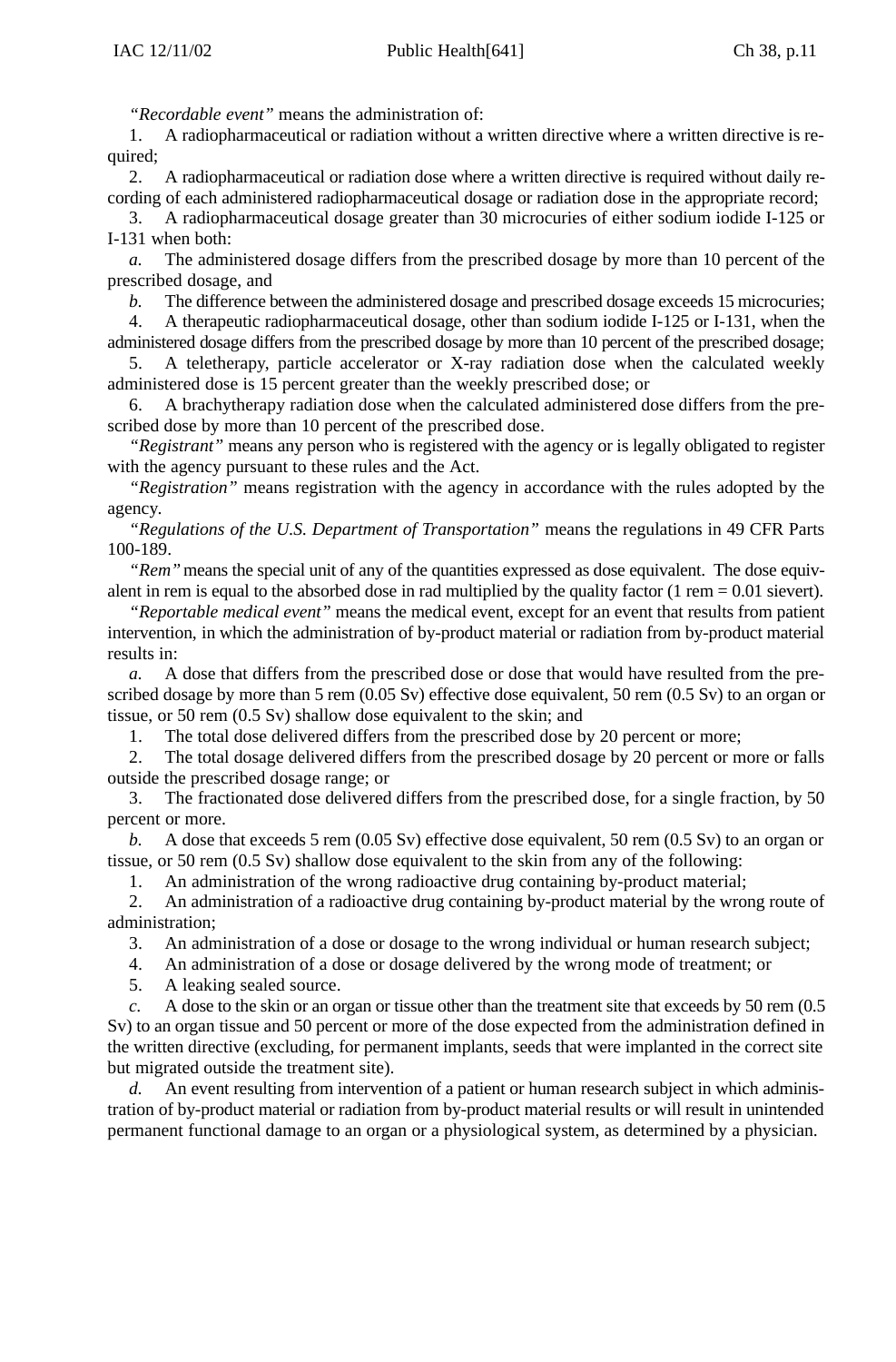*"Research and development"* means (1) theoretical analysis, exploration, or experimentation; or (2) the extension of investigative findings and theories of a scientific or technical nature into practical application for experimental and demonstration purposes, including the experimental production and testing of models, devices, equipment, materials, and processes. Research and development does not include the internal or external administration of radiation or radioactive material to human beings.

*"Residual radioactivity"* means radioactivity in structures, materials, soils, groundwater, and other media at a site resulting from activities under the licensee's control. This includes radioactivity from all licensed and unlicensed sources used by the licensee, but excludes background radiation. It also includes radioactive materials remaining at the site as a result of routine or accidental releases of radioactive material at the site and previous burials at the site, even if those burials were made in accordance with the provisions of 641—Chapter 40 or any previous state or federal licenses, rules or regulations.

*"Restricted area"* means an area, access to which is limited by the licensee or registrant for the purpose of protecting individuals against undue risks from exposure to sources of radiation. A restricted area shall not include any areas used for residential quarters, although a separate room or rooms in a residential building may be set apart as a restricted area.

*"Roentgen"* means the special unit of <u>exposure</u>. One roentgen (R) equals  $2.58 \times 10^4$  coulombs/kilogram of air (see "Exposure" and 38.4(4)).

*"Scattered radiation"* means ionizing radiation emitted by interaction of ionizing radiation with matter, the interaction being accompanied by a change in direction of the radiation. Scattered primary radiation means that scattered radiation which has been deviated in direction only by materials irradiated by the useful beam.

*"Sealed source"* means radioactive material that is permanently bonded or fixed in a capsule or matrix designed to prevent release and dispersal of the radioactive material under the most severe conditions which are likely to be encountered in normal use and handling.

*"Secondary dose monitoring system"* means a system which will terminate irradiation in the event of failure of the primary dose monitoring system.

*"Secondary protective barrier"* (see "Protective barrier").

*"Self-contained breathing apparatus (SCBA)"* means an atmosphere-supplying respirator for which the breathing air source is designed to be carried by the user.

"Shallow dose equivalent"  $(H<sub>s</sub>)$ , which applies to the external exposure of the skin of the whole body or the skin of an extremity, means the dose equivalent at a tissue depth of 0.007 centimeter (7 mg/cm2).

*"Shutter"* means a device attached to the tube housing assembly which can intercept the entire cross-sectional area of the useful beam and which has a lead equivalency not less than that of the tube housing assembly.

*"SI"* means the abbreviation for the International System of Units.

*"Sievert"* means the SI unit of any of the quantities expressed as dose equivalent. The dose equivalent in sievert is equal to the absorbed dose in gray multiplied by the quality factor ( $1 \text{ Sv} = 100 \text{ rem}$ ).

*"Simulator (radiation therapy simulation system)"* means any X-ray system intended for localizing the volume to be exposed during radiation therapy and reproducing the position and size of the therapeutic irradiation field.

*"Site boundary"* means that line beyond which the land or property is not owned, leased, or otherwise controlled by the licensee or registrant.

*"Source"* means the focal spot of the X-ray tube.

*"Source material"* means:

1. Uranium or thorium, or any combination thereof, in any physical or chemical form; or

2. Ores that contain by weight one-twentieth of 1 percent (0.05 percent) or more of uranium, thorium or any combination of uranium and thorium. Source material does not include special nuclear material.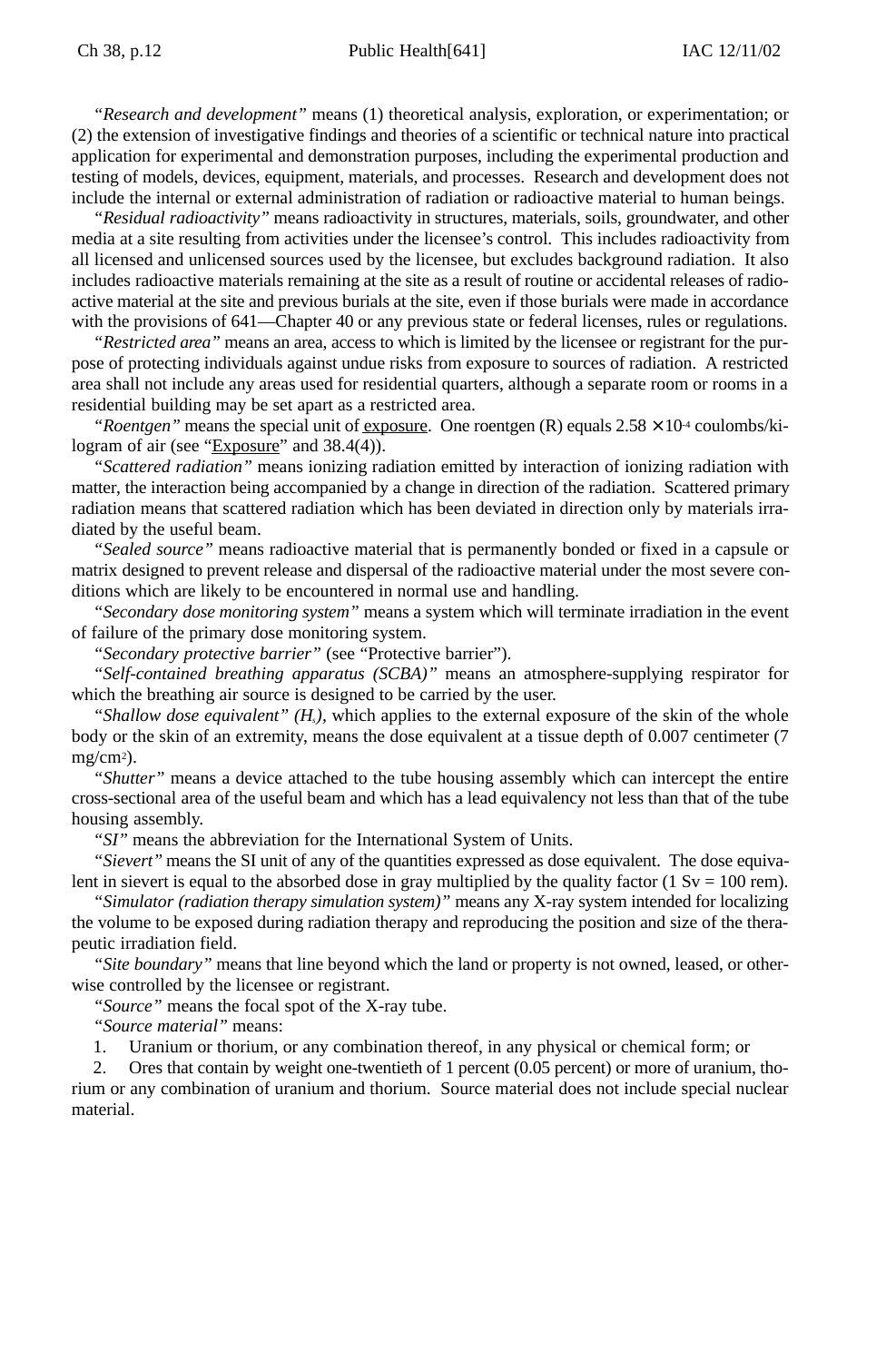*"Source material milling"* means any activity that results in the production of by-product material as defined by definition (2) of by-product material.

*"Source of radiation"* means any radioactive material or any device or equipment emitting, or capable of producing, radiation.

*"Source traceability"* means the ability to show that a radioactive source has been calibrated either by the national standards laboratory of the National Institute of Standards and Technology or by a laboratory which participates in continuing measurement quality assurance programs with the National Institute of Standards and Technology or other equivalent national or international program.

*"Special form radioactive material"* means radioactive material which satisfies the following conditions:

1. It is either a single solid piece or is contained in a sealed capsule that can be opened only by destroying the capsule;

2. The piece or capsule has at least one dimension not less than 5 millimeters (0.2 inch); and

3. It satisfies the test requirements specified by the U.S. Nuclear Regulatory Commission. A special form encapsulation designed in accordance with the U.S. Nuclear Regulatory Commission requirements in effect on June 30, 1983, and constructed prior to July 1, 1985, may continue to be used. A special form encapsulation either designed or constructed after June 30, 1985, must meet requirements of this definition applicable at the time of its design or construction.

*"Special nuclear material"* means:

1. Plutonium, uranium-233, uranium enriched in the isotope 233 or in the isotope 235, and any other material that the agency declares by order to be special nuclear material after the U.S. Nuclear Regulatory Commission, pursuant to the provisions of Section 51 of the Atomic Energy Act of 1954, as amended, determines to be special nuclear material, but does not include source material; or

2. Any material artificially enriched by any of the foregoing but does not include source material.

*"Special nuclear material in quantities not sufficient to form a critical mass"* means uranium enriched in the isotope U-235 in quantities not exceeding 350 grams of contained U-235; uranium-233 in quantities not exceeding 200 grams; plutonium in quantities not exceeding 200 grams; or any combination of them in accordance with the following formula: For each kind of special nuclear material, determine the ratio between the quantity of that special nuclear material and the quantity specified above for the same kind of special nuclear material. The sum of such ratios for all of the kinds of special nuclear material in combination shall not exceed 1. For example, the following quantities in combination would not exceed the limitation and are within the formula:

$$
\frac{175 \text{ (grams contained U-235)} + 50 \text{ (grams U-233)} + 50 \text{ (grams Pu)}}{350} = 1
$$

*"SSD"* means the distance between the source and the skin entrance plane of the patient (see "Target-to-skin distance (TSD)").

*"Stray radiation"* means the sum of leakage and scattered radiation.

*"Supplied-air respirator (SAR)"* or *"airline respirator"* means an atmosphere-supplying respirator for which the source of breathing air is not designed to be carried by the user.

*"Survey"* means an evaluation of the radiological conditions and potential hazards incident to the production, use, transfer, release, disposal, or presence of sources of radiation. When appropriate, such evaluation includes, but is not limited to, tests, physical examinations, and measurements of levels of radiation or concentrations of radioactive material present.

*"Target-to-skin distance (TSD)"* means the distance measured along the beam axis from the center of the front surface of the X-ray target or electron scattering foil to the surface of the irradiated object or patient.

*"Teletherapy"* means therapeutic irradiation in which the source of radiation is at a distance from the body.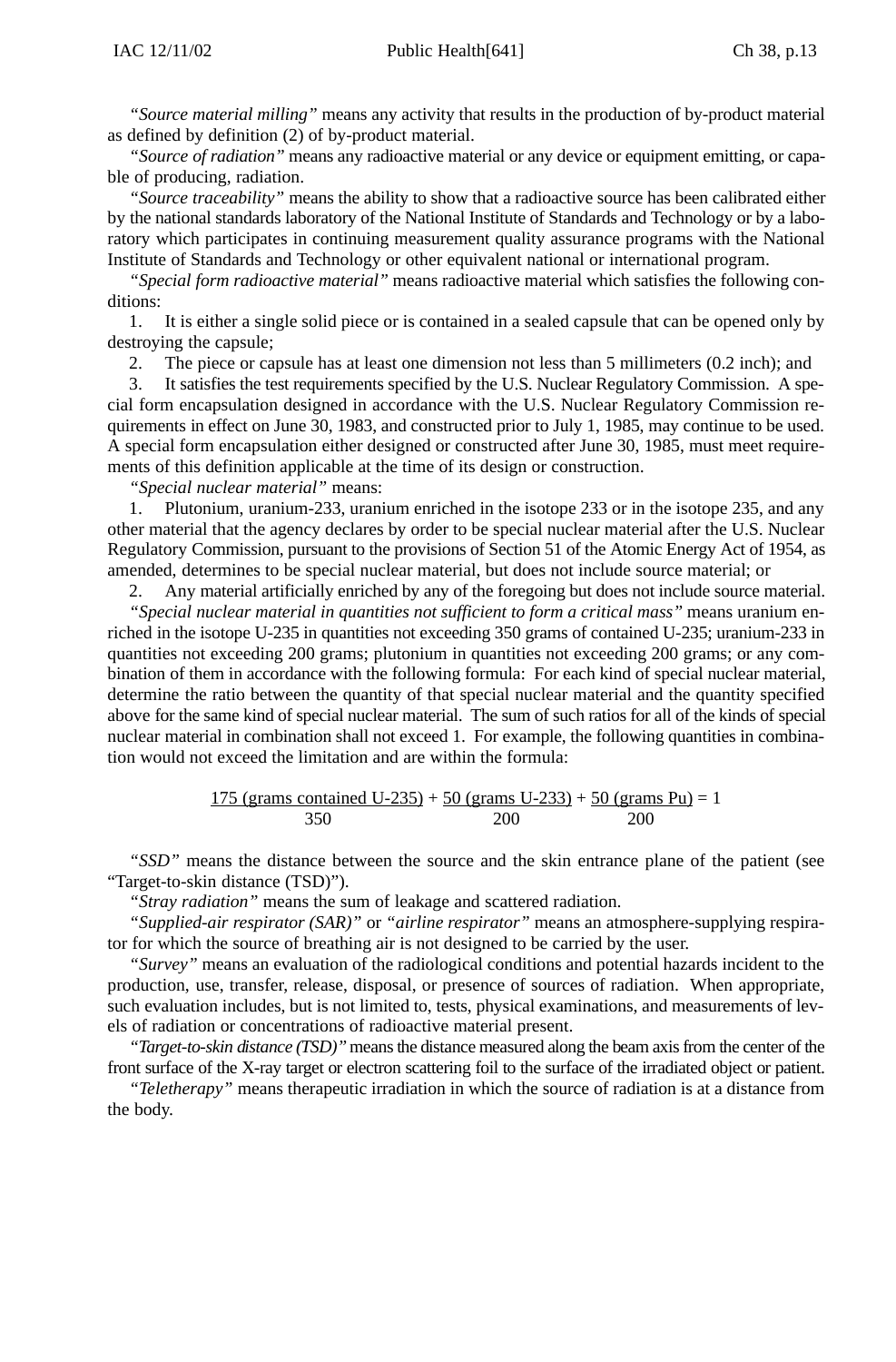*"Termination of irradiation"* means the stopping of irradiation in a fashion which will not permit continuance of irradiation without the resetting of operating conditions at the control panel.

*"Test"* means the process of verifying compliance with an applicable regulation.

*"These rules"* means 641—Chapters 38 to 45.

*"Tight-fitting facepiece"* means a respirator inlet covering that forms a complete seal with the face. *"Total effective dose equivalent"* (TEDE) means the sum of the deep dose equivalent for external exposures and the committed effective dose equivalent for internal exposures.

*"Total organ dose equivalent"* (TODE) means the sum of the deep dose equivalent and the committed dose equivalent to the organ receiving the highest dose as described in 641—40.86(1)*"f."*

*"Traceable to a national standard."* See "Instrument traceability" or "Source traceability."

*"Treatment site"* means the anatomical description of the tissue intended to receive a radiation dose, as described in the written directive.

*"Tube"* means an X-ray tube unless otherwise specified. See "X-ray tube."

*"Tube housing assembly"* means the tube housing with tube installed. It includes high-voltage or filament transformers, or both, and other appropriate elements when such are contained within the tube housing.

*"Type A quantity"* means a quantity of radioactive material, the aggregate radioactivity of which does not exceed  $A_1$  for special form radioactive material, or  $A_2$ , for normal form radioactive material.

*"Type B quantity"* means a quantity of radioactive material greater than a Type A quantity.

*"Unrefined and unprocessed ore"* means ore in its natural form prior to any processing, such as grinding, roasting, beneficiating, or refining.

*"Unrestricted area"* means an area to which access is neither limited nor controlled by the licensee or registrant. For purposes of these rules, "uncontrolled area" is an equivalent term.

*"U.S. Department of Energy"* means the Department of Energy established by Public Law 95-91, August 4, 1977, 91 Stat. 565, 42 U.S.C. 7101 et seq., to the extent that the department exercises functions formerly vested in the U.S. Atomic Energy Commission, its chairman, members, officers and components and transferred to the U.S. Energy Research and Development Administration and to the administrator thereof pursuant to Sections 104(b), (c) and (d) of the Energy Reorganization Act of 1974 (Public Law 93-438, October 11, 1974, 88 Stat. 1233 at 1237, effective January 19, 1975) and retransferred to the Secretary of Energy pursuant to Section 301(a) of the Department of Energy Organization Act (Public Law 95-91, August 4, 1977, 91 Stat. 565 at 577-578, 42 U.S.C. 7151, effective October 1, 1977).

*"User seal check (fit check)"* means an action conducted by the respirator user to determine if the respirator is properly seated to the face. Examples include negative pressure check, positive pressure check, irritant smoke check, or isoamyl acetate check.

*"Very high radiation area"* means an area, accessible to individuals, in which radiation levels from radiation sources external to the body could result in an individual's receiving an absorbed dose in excess of 500 rad (5 Gy) in 1 hour at 1 meter from a source of radiation or 1 meter from any surface that the radiation penetrates.

*"Waste"* means those low-level radioactive wastes that are acceptable for disposal in a land disposal facility. For the purposes of this definition, low-level waste has the same meaning as in the Low-Level Radioactive Waste Policy Act, P.L. 96-573, as amended by P.L. 99-240, effective January 15, 1986; that is, radioactive waste (1) not classified as high-level radioactive waste, spent nuclear fuel, or byproduct material as defined in Section 11e(2) of the Atomic Energy Act (uranium or thorium tailings and waste) and (2) classified as low-level radioactive waste consistent with existing law and in accordance with (1) by the U.S. Nuclear Regulatory Commission.

*"Waste handling licensees"* means persons licensed to receive and store radioactive wastes prior to disposal or persons licensed to dispose of radioactive waste.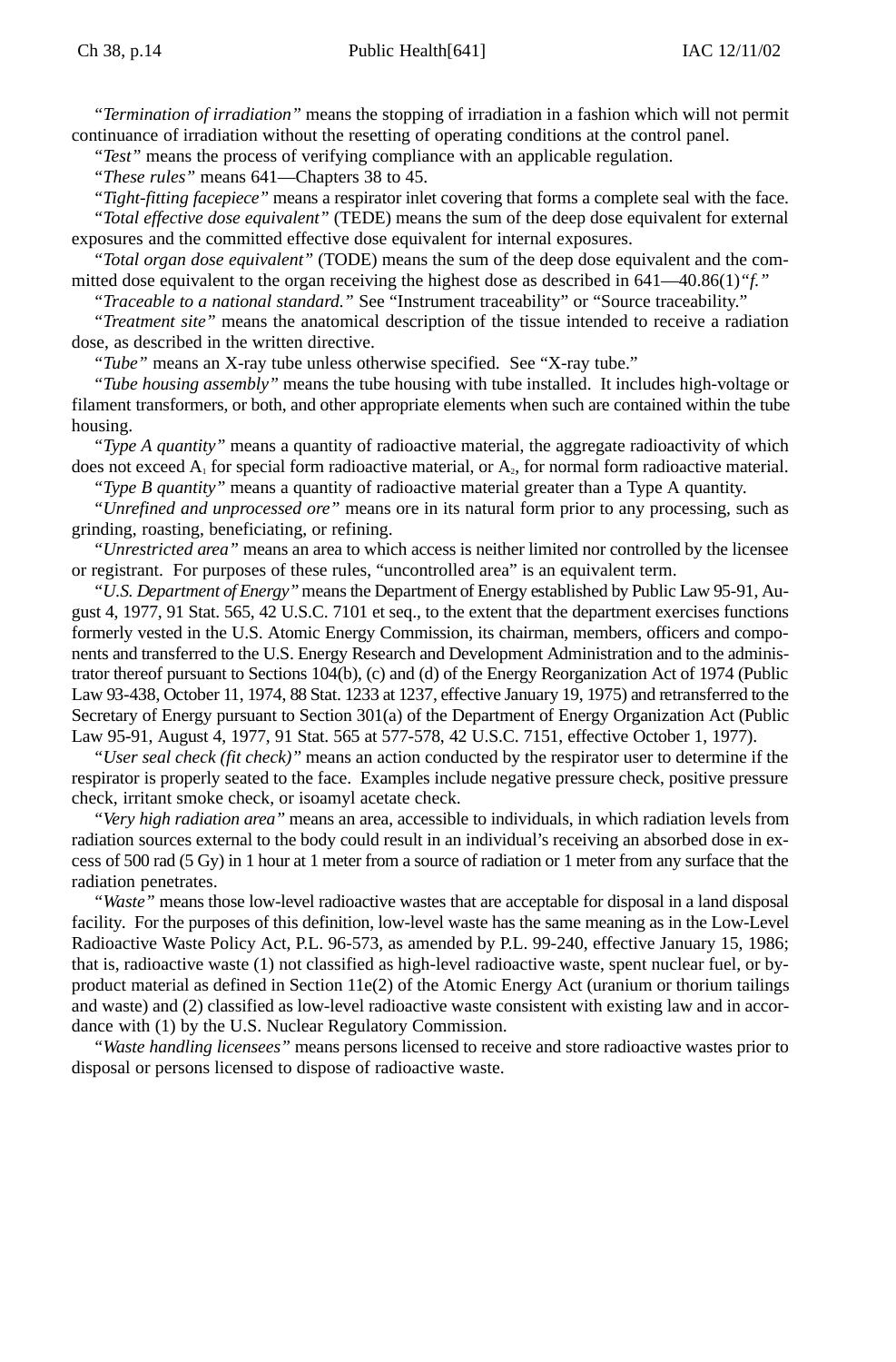*"Wedge filter"* means an added filter effecting continuous progressive attenuation on all or part of the useful beam.

*"Week"* means seven consecutive days starting on Sunday.

*"Whole body"* means, for purposes of external exposure, head, trunk including male gonads, arms above the elbow, or legs above the knee.

*"Worker"* means an individual engaged in work under a license or registration issued by the agency and controlled by a licensee or registrant, but does not include the licensee or registrant.

*"Working level"* (WL) means any combination of short-lived radon daughters in 1 liter of air that will result in the ultimate emission of 1.3E+5 MeV of potential alpha particle energy. The short-lived radon daughters are—for radon-222: polonium-218, lead-214, bismuth-214, and polonium-214; and for radon-220: polonium-216, lead-212, bismuth-212, and polonium-212.

*"Working level month"* (WLM) means an exposure to 1 working level for 170 hours—2,000 working hours per year divided by 12 months per year is approximately equal to 170 hours per month.

*"Written directive"* means an order in writing for a specific patient or human research subject, dated and signed by an authorized user prior to the administration of a radiopharmaceutial or by an individual qualified by training and experience to conduct particle accelerator therapy or radiation for X-ray therapy, as specified in 641—subrule 41.2(87).

*"X-ray tube"* means any electron tube which is designed to be used primarily for the production of X-rays.

*"Year"* means the period of time beginning in January used to determine compliance with the provisions of these rules. The licensee or registrant may change the starting date of the year used to determine compliance by the licensee or registrant provided that the change is made at the beginning of the year and that no day is omitted or duplicated in consecutive years.

#### **641—38.3(136C) Exemptions from the regulatory requirements.**

**38.3(1)** *General provision.* The agency may, upon application therefor or upon its own initiative, grant such exemptions or exceptions from the requirements of the rules in 641—Chapters 38 to 46 as it determines are authorized by law and will not result in undue hazard to public health and safety or property. Application for exemptions or exceptions should be made in accordance with 641—Chapter 178.

**38.3(2)** *U.S. Department of Energy Contractors and U.S. Nuclear Regulatory Commission Contractors.* Any U.S. Department of Energy contractor or subcontractor and any U.S. Nuclear Regulatory Commission contractor or subcontractor of the following categories operating within this state is exempt from these rules to the extent that such contractor or subcontractor under contract receives, possesses, uses, transfers or acquires sources of radiation:

*a.* Prime contractors performing work for the U.S. Department of Energy at U.S. governmentowned or controlled sites, including the transportation of sources of radiation to or from such sites and the performance of contract services during temporary interruptions of such transportation;

*b.* Prime contractors of the U.S. Department of Energy performing research in, or development, manufacture, storage, testing, or transportation of, atomic weapons or components thereof;

*c.* Prime contractors of the U.S. Department of Energy using or operating nuclear reactors or other nuclear devices in a United States government-owned vehicle or vessel; and

*d.* Any other prime contractor or subcontractor of the U.S. Department of Energy or of the U.S. Nuclear Regulatory Commission when the state and the U.S. Nuclear Regulatory Commission jointly determine:

(1) That the exemption of the prime contractor or subcontractor is authorized by law; and

(2) That under the terms of the contract or subcontract, there is adequate assurance that the work thereunder can be accomplished without undue risk to the public health and safety.